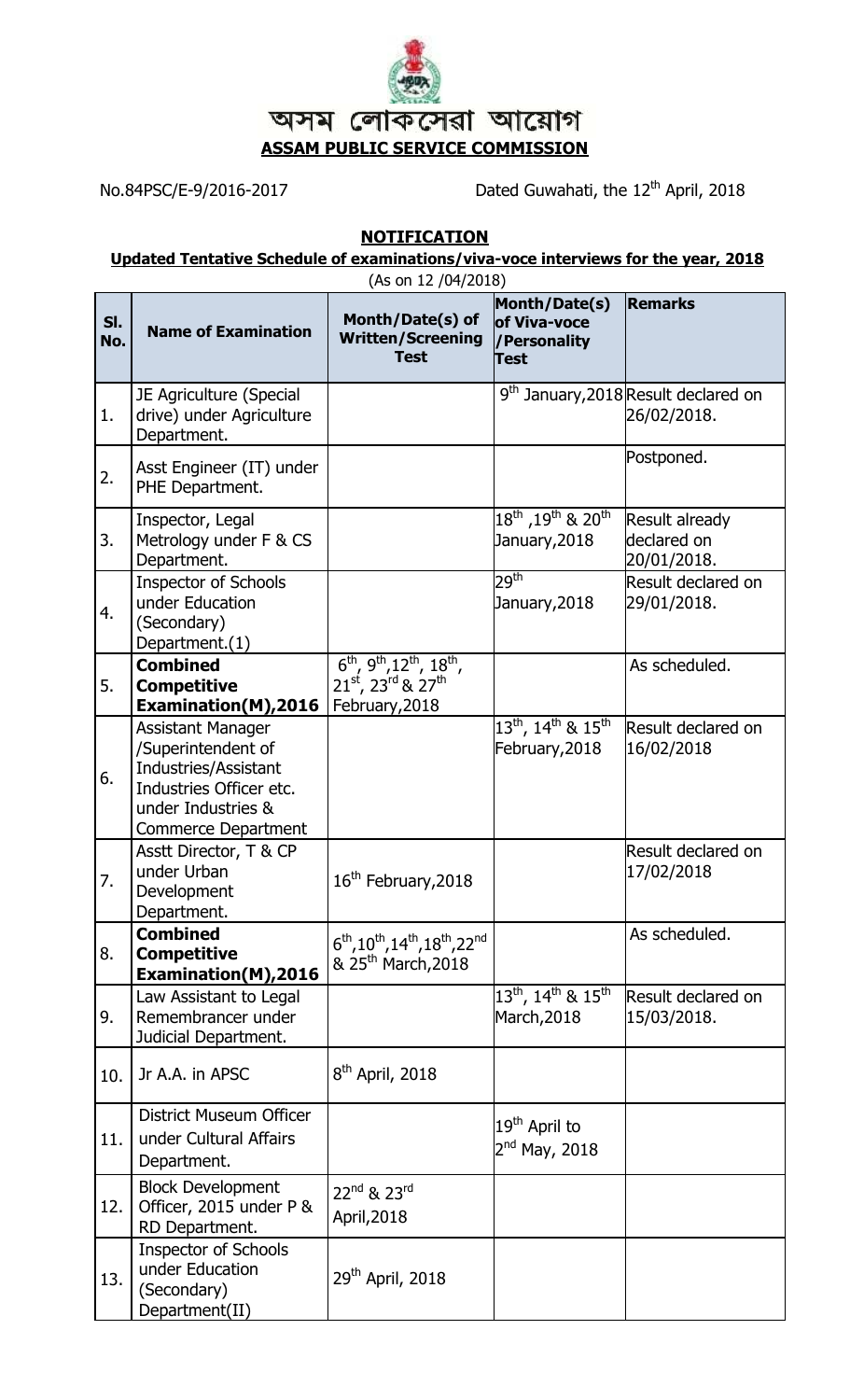| SI.<br>No. | <b>Name of Examination</b>                                                                            | Month/Date(s) of<br><b>Written/Screening</b><br><b>Test</b> | Month/Date(s)<br>of Viva-voce<br>/Personality<br><b>Test</b>                                                                | <b>Remarks</b>                                                                                                               |
|------------|-------------------------------------------------------------------------------------------------------|-------------------------------------------------------------|-----------------------------------------------------------------------------------------------------------------------------|------------------------------------------------------------------------------------------------------------------------------|
| 14.        | J. E. (C), PHE under<br><b>Public Health</b><br>Engineering<br>Department.                            | 29 <sup>th</sup> April, 2018                                |                                                                                                                             |                                                                                                                              |
| 15.        | Director of Economics &<br>Statistics under<br>Transformation &<br>Development Deptt.                 |                                                             | $5^{th}$ May, 2018                                                                                                          |                                                                                                                              |
| 16.        | Lecturer under Dr.<br>Bhupen Hazarika<br>Regional Govt. Film &<br><b>Television Institute</b>         |                                                             | $7th$ & $8th$ May,<br>2018                                                                                                  |                                                                                                                              |
| 17.        | Medical Inspector of<br>Factories under Labour<br>& Employment Deptt.                                 |                                                             | $14^{th}$ & $15^{th}$ May,<br>2018                                                                                          |                                                                                                                              |
| 18.        | Lecturer in DIET under<br>SCERT in the following<br>subjects:<br>$(1)$ P & M,<br>$(2)$ ET,<br>(3) WE  |                                                             | $17th$ to 25 <sup>th</sup> May,<br>2018.                                                                                    |                                                                                                                              |
| 19.        | Lecturer in DIET under<br>SCERT in the subject-<br>CMDE.                                              |                                                             | 29 <sup>th</sup> May, 31 <sup>st</sup><br>May& $1^{st}$ , 2 <sup>nd</sup> , 4 <sup>th</sup><br>&5 <sup>th</sup> June, 2018. |                                                                                                                              |
| 20.        | <b>Assam Finance Service</b><br>(a) Direct Recruitment                                                |                                                             |                                                                                                                             | (a) On Query with<br>Government of<br>Assam. Written<br>Test date to be<br>revised for non-<br>receipt of reply<br>of query. |
|            | (b) Departmental<br>Promotion under<br>Finance Department.                                            | June, 2018                                                  |                                                                                                                             | (b) Advertisement<br>issued on<br>20/02/2018                                                                                 |
| 21.        | Lecturer in DIET under<br>SCERT in the following<br>subjects:<br>$(1)$ IFIC,<br>(2) DRU               |                                                             | June, 2018                                                                                                                  |                                                                                                                              |
| 22.        | Lecturer in<br>CTES/IASES/B.Ed.<br>College under SCERT                                                |                                                             | June, 2018                                                                                                                  |                                                                                                                              |
| 23.        | <b>Combined</b><br><b>Competitive</b><br><b>Examination (viva-</b><br>$v$ oce $/$<br>interview), 2016 |                                                             | July, 2018                                                                                                                  |                                                                                                                              |
| 24.        | <b>Combined</b><br><b>Competitive</b><br>Examination(P), 2018                                         | July, 2018 (proposed)                                       |                                                                                                                             | Query reply not<br>received.                                                                                                 |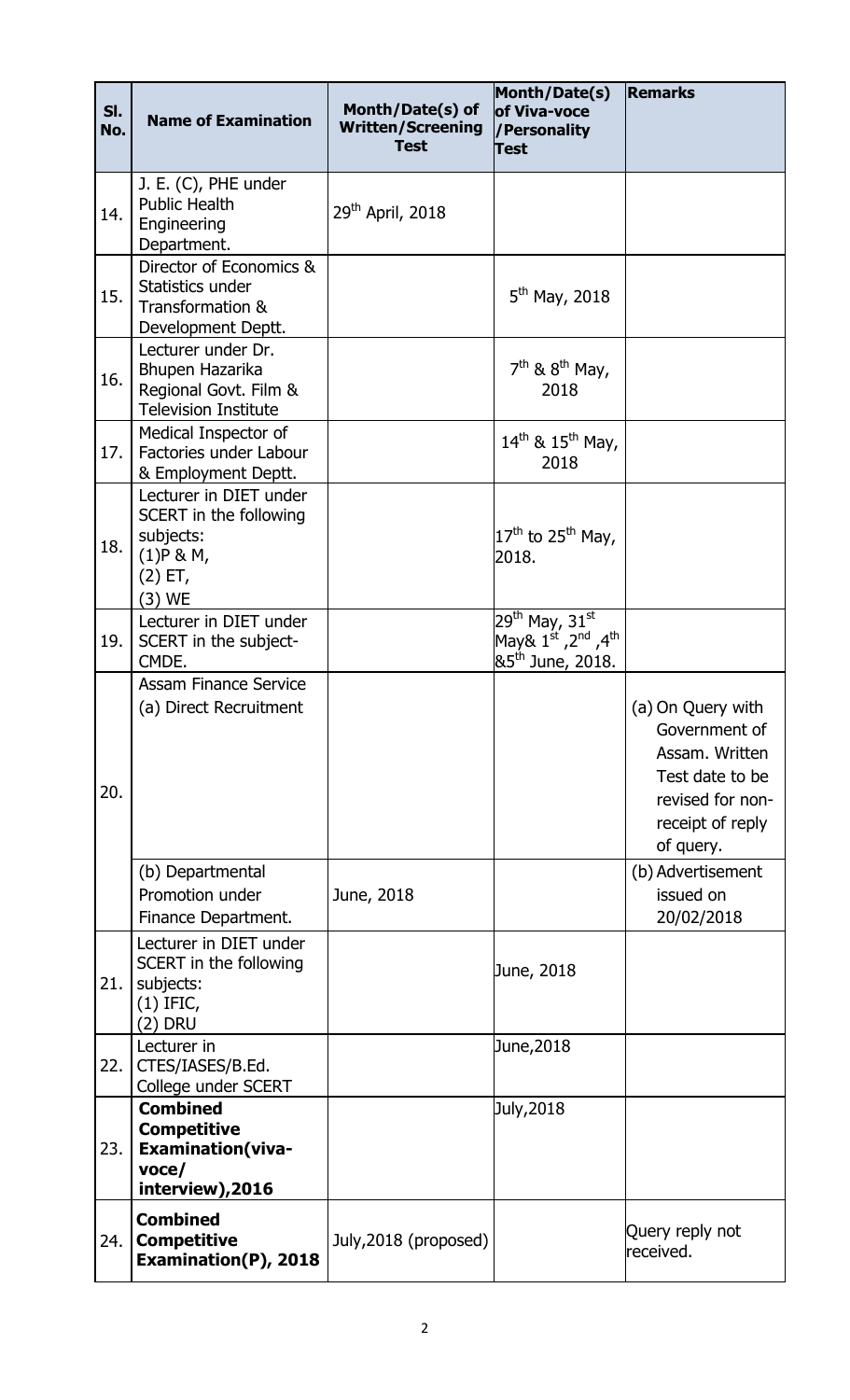| SI.<br>No. | <b>Name of Examination</b>                                                                                                                              | Month/Date(s) of<br><b>Written/Screening</b><br><b>Test</b> | Month/Date(s)<br>of Viva-voce<br>/Personality<br><b>Test</b> | <b>Remarks</b>                                                                   |
|------------|---------------------------------------------------------------------------------------------------------------------------------------------------------|-------------------------------------------------------------|--------------------------------------------------------------|----------------------------------------------------------------------------------|
| 25.        | Audit Officer (promotion)<br><b>Local Fund Audit Service</b><br>under Finance<br>Department.                                                            | July, 2018                                                  |                                                              | Advertisement under<br>process.                                                  |
| 26.        | Jr Information Officer<br>under<br>I & PR Department.                                                                                                   | July, 2018                                                  |                                                              | Advt. issued on<br>28/02/2018.                                                   |
| 27.        | Assistant Geologist under<br><b>Mines and Minerals</b><br>Department                                                                                    | August, 2018                                                |                                                              | Advertisement issued<br>on 22/12/2017.                                           |
| 28.        | Lecturers in DIET in<br>various categories under<br>Education (Elementary)<br>Department.                                                               |                                                             | August, 2018                                                 |                                                                                  |
| 29.        | <b>Combined</b><br><b>Competitive</b><br>Examination(M),<br>2018                                                                                        | September, 2018                                             |                                                              | Details to be<br>notified.                                                       |
| 30.        | Asst. Inspector of<br>Schools (I) under<br>Education (Secondary)<br>Department.                                                                         |                                                             |                                                              | On query with<br>Government of<br>Assam.                                         |
| 31.        | Asst Inspector of Schools<br>(II) under Education<br>(Secondary)<br>Department.                                                                         |                                                             |                                                              | Postponed due to<br>Court case.                                                  |
| 32.        | Asst Professor of<br>Engineering colleges and<br>Lecturers of Polytechnics<br>of Assam etc. Under<br><b>Education Higher</b><br>(Technical) Department. |                                                             |                                                              | On query with<br>Government of<br>Assam. No reply<br>received                    |
| 33.        | Various posts under<br>Directorate of Forensic<br>Science under Home &<br>Political Department.                                                         |                                                             |                                                              | High Court verdict<br>vet to be received.                                        |
| 34.        | Assistant Engineer(C)<br>under PWD(Bldg)<br>Department.                                                                                                 |                                                             |                                                              | Revised<br>Advertisement not<br>received. Written test<br>postponed.             |
| 35.        | Veterinary Officer/ Block<br>Veterinary under A.H. &<br>Vety. Deptt.                                                                                    |                                                             |                                                              | Advt. issued on<br>17/02/2018.                                                   |
| 36.        | <b>Fishery Development</b><br>Officer under Fishery<br>Deptt.                                                                                           |                                                             |                                                              | Advt. issued on<br>17/02/2018.                                                   |
| 37.        | Forest Ranger under<br>Env. and Forest<br>Department.                                                                                                   |                                                             |                                                              | Advertisement<br>issued on<br>03/03/2018. Written<br>test date to be<br>revised. |